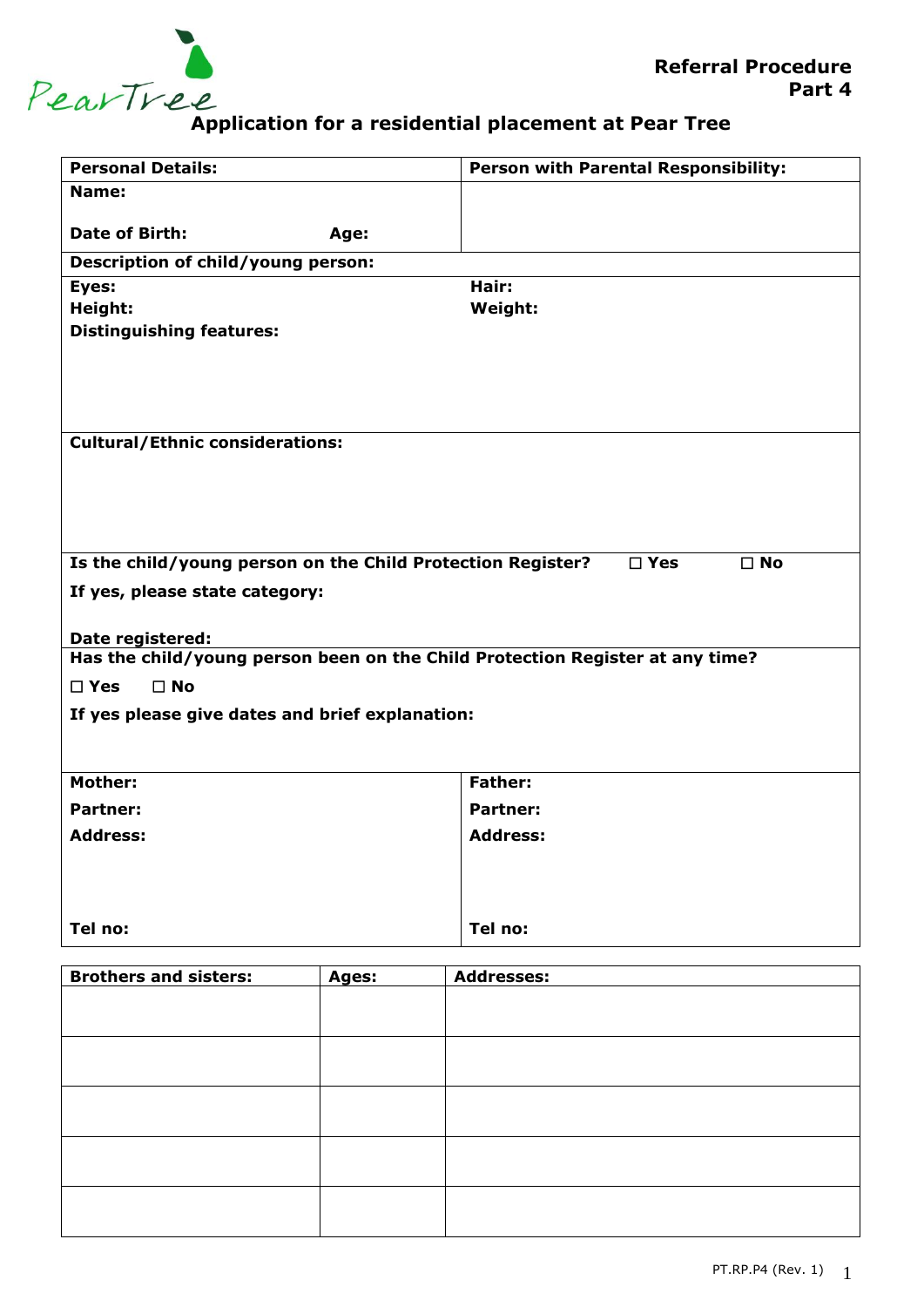| <b>Other relevant persons:</b> |                                        |
|--------------------------------|----------------------------------------|
| <b>Name</b>                    | Relationship   Contact Address/Tel No. |
|                                |                                        |
|                                |                                        |
|                                |                                        |
|                                |                                        |
|                                |                                        |

| <b>Medical Information</b>                           |                |
|------------------------------------------------------|----------------|
| <b>Current GP</b>                                    | Address/Tel no |
| <b>School Nurse</b>                                  | Address/Tel no |
| <b>Dentist</b>                                       | Address/Tel no |
| <b>Opticians</b>                                     | Address/Tel no |
| Any specialist medical involvement?<br>$\square$ Yes | $\square$ No   |
| If yes, please state:                                |                |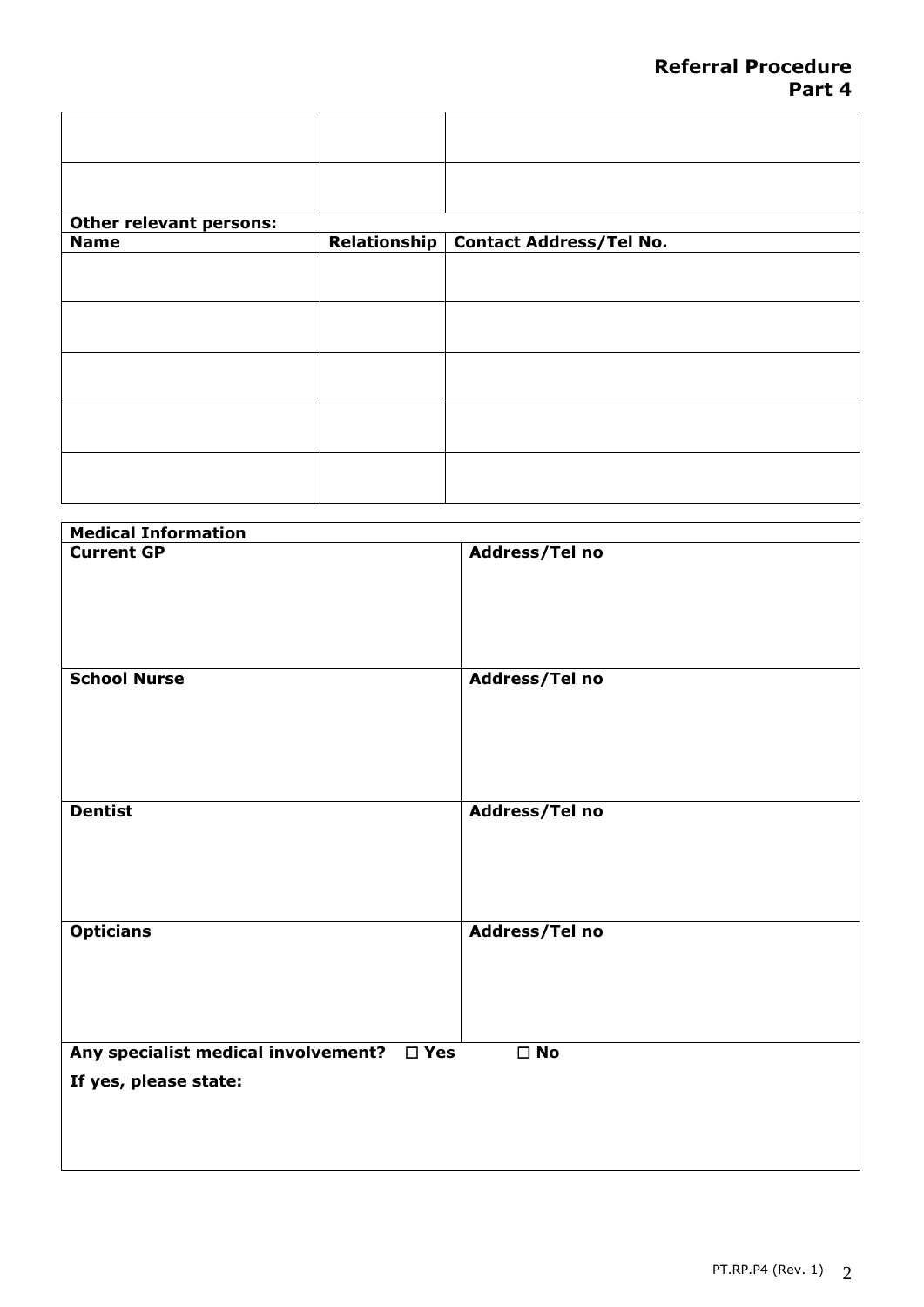| Any disabilities/allergies?    | $\square$ Yes | $\square$ No |
|--------------------------------|---------------|--------------|
| If yes, please state:          |               |              |
|                                |               |              |
|                                |               |              |
|                                |               |              |
| Any current medical treatment? | $\square$ Yes | $\square$ No |
| If yes, please state:          |               |              |
|                                |               |              |
|                                |               |              |
|                                |               |              |

| <b>Placement details:</b>            |                                  |
|--------------------------------------|----------------------------------|
| Social worker's Name/Address/Tel no: | <b>Summary of circumstances:</b> |
|                                      |                                  |
|                                      |                                  |
|                                      |                                  |
|                                      |                                  |
|                                      |                                  |
| <b>Team Manager:</b>                 | <b>Emergency contact:</b>        |
|                                      |                                  |
|                                      |                                  |
|                                      |                                  |
|                                      |                                  |
|                                      |                                  |
|                                      |                                  |
| Other professionals involved:        |                                  |
|                                      |                                  |
|                                      |                                  |
|                                      |                                  |
|                                      |                                  |
|                                      |                                  |
|                                      |                                  |
| <b>Current placement:</b>            |                                  |
|                                      |                                  |
|                                      |                                  |
|                                      |                                  |
|                                      |                                  |
|                                      |                                  |
|                                      |                                  |
|                                      |                                  |
| Name of carer/key worker:            |                                  |
| <b>Address:</b>                      | <b>Telephone no:</b>             |
|                                      |                                  |
|                                      |                                  |
|                                      |                                  |
|                                      |                                  |
|                                      |                                  |
|                                      |                                  |
|                                      |                                  |
| Date placed:                         |                                  |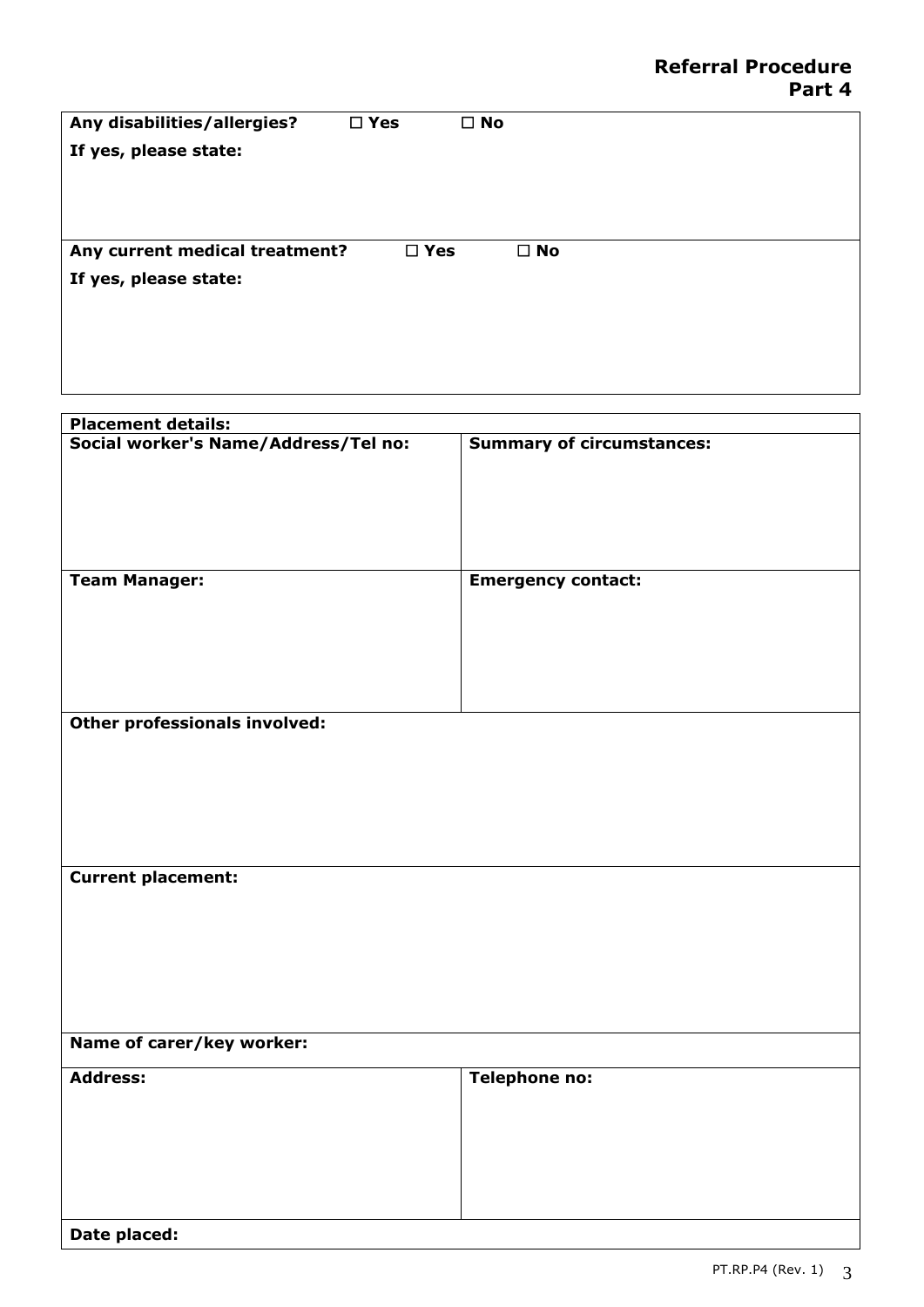**Previous placements, with dates (if applicable) including current placement, Name/Address:**

**Please detail any matters which are outstanding at time of application:**

## **Home area Postcode: Identifier: Age at admission: Gender: Legal Status: Care order: Principal reason for referral: Sexually harmful behaviour Sexual victim Other - please specify Secondary reason for referral: Sexually harmful behaviour Sexual victim Welfare Interpersonal violence Emotional / behavioural disturbance Self harm Rehabilitation from secure conditions Other - please specify**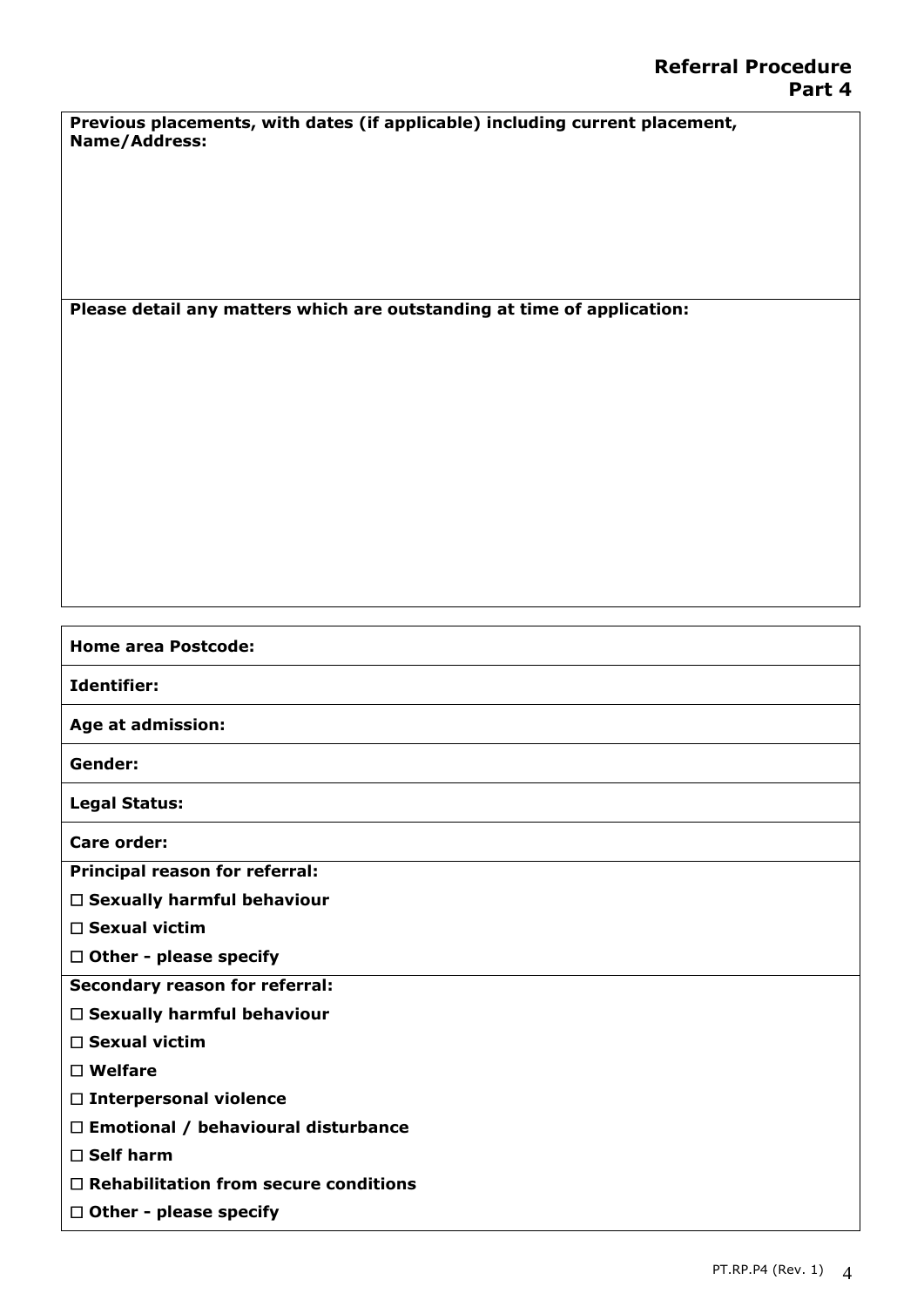| <b>Originating region:</b>                                                     |           |            |                   |
|--------------------------------------------------------------------------------|-----------|------------|-------------------|
| $\Box$ North West                                                              |           |            |                   |
| □ Northern & Yorkshire                                                         |           |            |                   |
| $\Box$ London                                                                  |           |            |                   |
| $\Box$ West Midlands                                                           |           |            |                   |
| $\square$ Wales                                                                |           |            |                   |
| $\square$ South East                                                           |           |            |                   |
| $\square$ Eastern                                                              |           |            |                   |
| □ South West                                                                   |           |            |                   |
| $\Box$ Trent                                                                   |           |            |                   |
| $\square$ Scotland                                                             |           |            |                   |
| $\Box$ Northern Ireland                                                        |           |            |                   |
| $\Box$ Republic of Ireland                                                     |           |            |                   |
| <b>Ethnicity:</b>                                                              |           |            |                   |
| $\square$ White                                                                |           |            |                   |
| □ Black Caribbean                                                              |           |            |                   |
| □ Black African                                                                |           |            |                   |
| □ Black / Other                                                                |           |            |                   |
| $\square$ Indian                                                               |           |            |                   |
| $\square$ Pakistan                                                             |           |            |                   |
| $\Box$ Chinese                                                                 |           |            |                   |
| $\Box$ Other - please specify                                                  |           |            |                   |
| Living status prior to admission:                                              |           |            |                   |
| $\Box$ With family                                                             |           |            |                   |
| $\Box$ LA children's home                                                      |           |            |                   |
| $\Box$ LA secure children's home                                               |           |            |                   |
| $\Box$ Secure training centre                                                  |           |            |                   |
| $\Box$ Private children's home                                                 |           |            |                   |
| $\square$ Foster care                                                          |           |            |                   |
| $\Box$ Adoptive placement                                                      |           |            |                   |
| $\Box$ Supported independent living                                            |           |            |                   |
| $\Box$ Hospital facility                                                       |           |            |                   |
| $\Box$ YOI                                                                     |           |            |                   |
| $\Box$ Other - please specify                                                  |           |            |                   |
|                                                                                | <b>No</b> | <b>Yes</b> | <b>Don't Know</b> |
| Any physical disability                                                        | $\Box$    | $\Box$     | $\Box$            |
| <b>Specify:</b>                                                                |           |            |                   |
| From available referral information is there a known history of the following: |           |            |                   |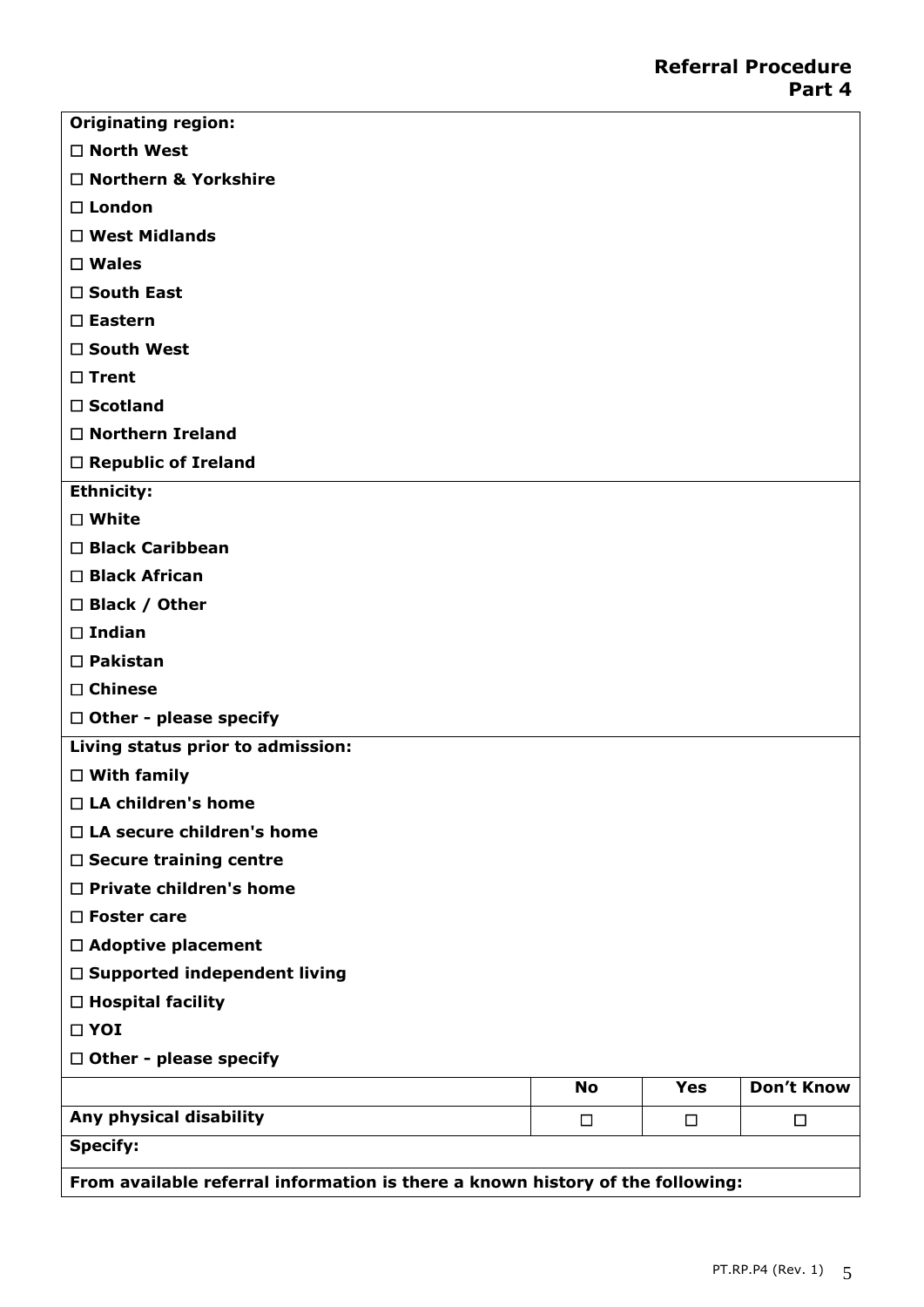**Referral Procedure Part 4**

|                                                | <b>No</b> | <b>Yes</b> | <b>Don't Know</b> |
|------------------------------------------------|-----------|------------|-------------------|
| Criminal / delinquent peer group association   | $\Box$    | $\Box$     | $\Box$            |
| Criminal siblings                              | $\Box$    | □          | $\Box$            |
| <b>Criminal Father</b>                         | □         | $\Box$     | $\Box$            |
| <b>Criminal Mother</b>                         | $\Box$    | $\Box$     | $\Box$            |
| <b>History of mental illness</b>               | $\Box$    | $\Box$     | $\Box$            |
| <b>History of parental mental illness</b>      | $\Box$    | $\Box$     | $\Box$            |
| <b>Behaviour Concerns</b>                      |           |            |                   |
| <b>Sex offending</b>                           | □         | $\Box$     | $\Box$            |
| <b>Violent offending</b>                       | □         | $\Box$     | $\Box$            |
| <b>Fire offending</b>                          | $\Box$    | □          | $\Box$            |
| <b>General offending</b>                       | □         | □          | $\Box$            |
| <b>Status offending</b>                        | □         | $\Box$     | $\Box$            |
| Anger                                          | $\Box$    | □          | $\Box$            |
| Peer & social relationship difficulties        | $\Box$    | $\Box$     | $\Box$            |
| <b>Convictions</b>                             |           |            |                   |
| <b>Sex offending</b>                           | $\Box$    | $\Box$     | $\Box$            |
| <b>Violent offending</b>                       | $\Box$    | □          | $\Box$            |
| <b>Fire offending</b>                          | $\Box$    | $\Box$     | $\Box$            |
| <b>General offending</b>                       | $\Box$    | $\Box$     | $\Box$            |
| <b>Status offences</b>                         | $\Box$    | $\Box$     | $\Box$            |
| <b>Prior history of CAMHS</b>                  | $\Box$    | □          | $\Box$            |
| <b>Ongoing CAMHS involvement</b>               | □         | □          | $\Box$            |
| <b>Prior mental health diagnosis</b>           | $\Box$    | □          | $\Box$            |
| <b>Diagnosis:</b>                              |           |            |                   |
| $\Box$ Depressive illness                      |           |            |                   |
| $\Box$ Anxiety                                 |           |            |                   |
| $\Box$ Psychosis                               |           |            |                   |
| □ Personality Disorder                         |           |            |                   |
| $\Box$ ADHD                                    |           |            |                   |
| □ Conduct Disorder                             |           |            |                   |
| $\Box$ Other - please specify                  |           |            |                   |
| Currently on prescribed psychiatric medication | $\Box$    | $\Box$     | $\Box$            |
| <b>History of alcohol use</b>                  | $\Box$    | $\Box$     | $\Box$            |
| <b>History of cannabis use</b>                 | $\Box$    | $\Box$     | $\Box$            |
| <b>History of solvent use</b>                  | $\Box$    | □          | $\Box$            |
| <b>History of amphetamine use</b>              | $\Box$    | $\Box$     | $\Box$            |
| History of other illicit substance abuse       | $\Box$    | $\Box$     | $\Box$            |
| <b>History of physical abuse</b>               | $\Box$    | $\Box$     | $\Box$            |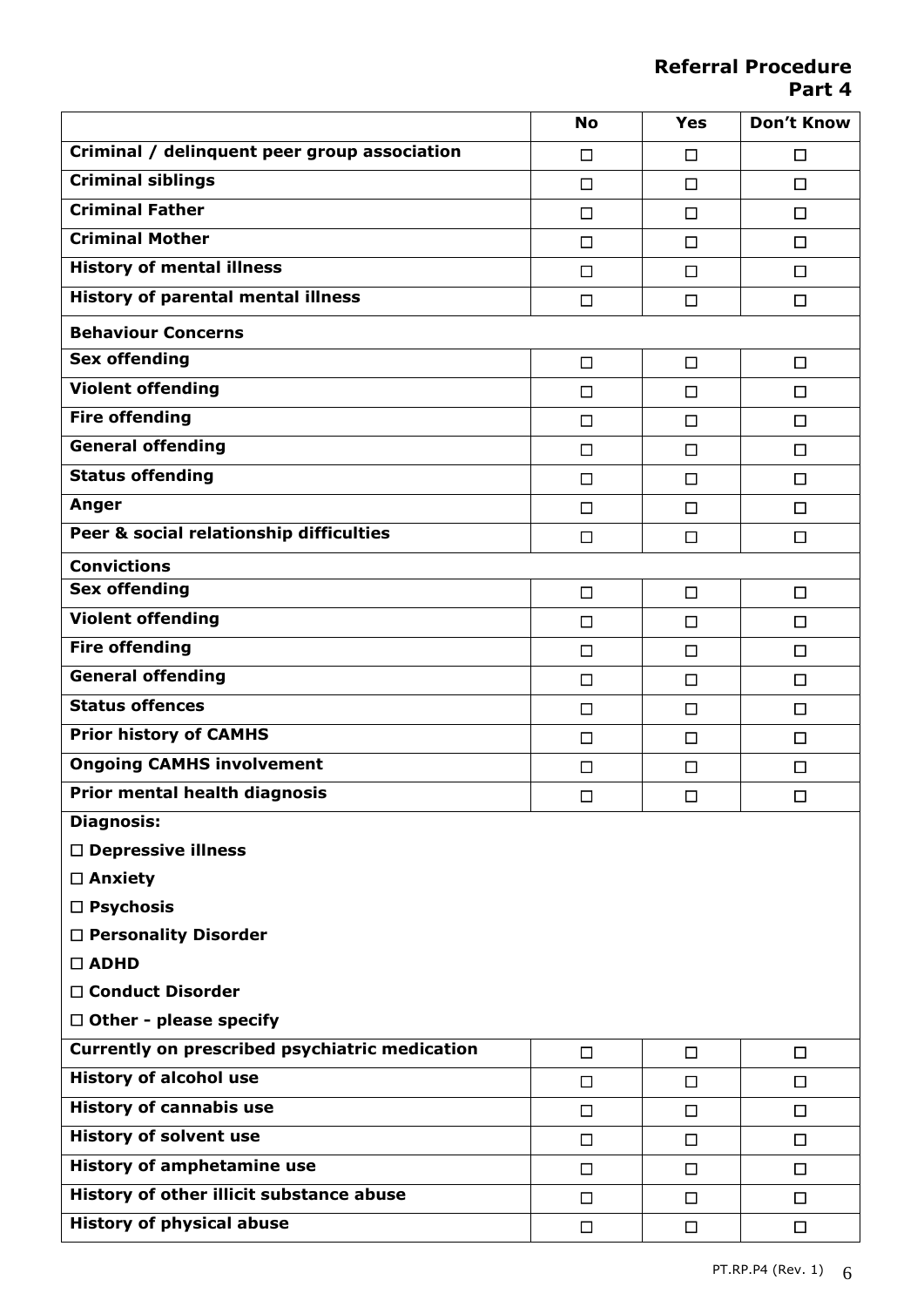**Referral Procedure Part 4**

| <b>History of sexual abuse</b>                     | □      | $\Box$ | $\Box$ |
|----------------------------------------------------|--------|--------|--------|
| <b>History of neglect abuse</b>                    | □      | $\Box$ | □      |
| <b>History of emotional abuse</b>                  | $\Box$ | □      | $\Box$ |
| <b>History of intra-familial abuse</b>             | □      | $\Box$ | □      |
| <b>History of extra-familial abuse</b>             | $\Box$ | □      | □      |
| <b>History of self harm</b>                        | $\Box$ | $\Box$ | $\Box$ |
| <b>Current of self harm</b>                        | □      | □      | $\Box$ |
| <b>History of attempted suicide</b>                | $\Box$ | □      | $\Box$ |
| <b>Current suicidal ideation</b>                   | □      | $\Box$ | □      |
| <b>Sleep difficulties</b>                          | □      | □      | □      |
| <b>Appetite difficulties</b>                       | □      | $\Box$ | $\Box$ |
| <b>History of use of weapons</b>                   | □      | □      | $\Box$ |
| <b>History of threats of harm</b>                  | □      | $\Box$ | $\Box$ |
| History of development delay / Learning Disability | □      | $\Box$ | $\Box$ |
| <b>History of LA care</b>                          | $\Box$ | $\Box$ | $\Box$ |
| <b>Education</b>                                   |        |        |        |
| <b>History of school behavioural difficulties</b>  | $\Box$ | $\Box$ | $\Box$ |
| <b>History of truancy</b>                          | □      | $\Box$ | $\Box$ |
| In mainstream school FT                            | $\Box$ | $\Box$ | $\Box$ |
| In mainstream school PT                            | $\Box$ | $\Box$ | $\Box$ |
| <b>History of special schooling</b>                | $\Box$ | $\Box$ | $\Box$ |
| <b>History of pupil referral units</b>             | $\Box$ | $\Box$ | $\Box$ |
| <b>History of alternatives to education</b>        | □      | □      | $\Box$ |
| <b>Out of education</b>                            | $\Box$ | $\Box$ | $\Box$ |
| <b>History of school exclusions</b>                | $\Box$ | $\Box$ | $\Box$ |
| Attitude toward intervention at referral:          |        |        |        |
| $\square$ Poor                                     |        |        |        |
| $\Box$ Ambivalent                                  |        |        |        |
| $\square$ Good                                     |        |        |        |
| □ Very Good                                        |        |        |        |

## **Aims of placement**